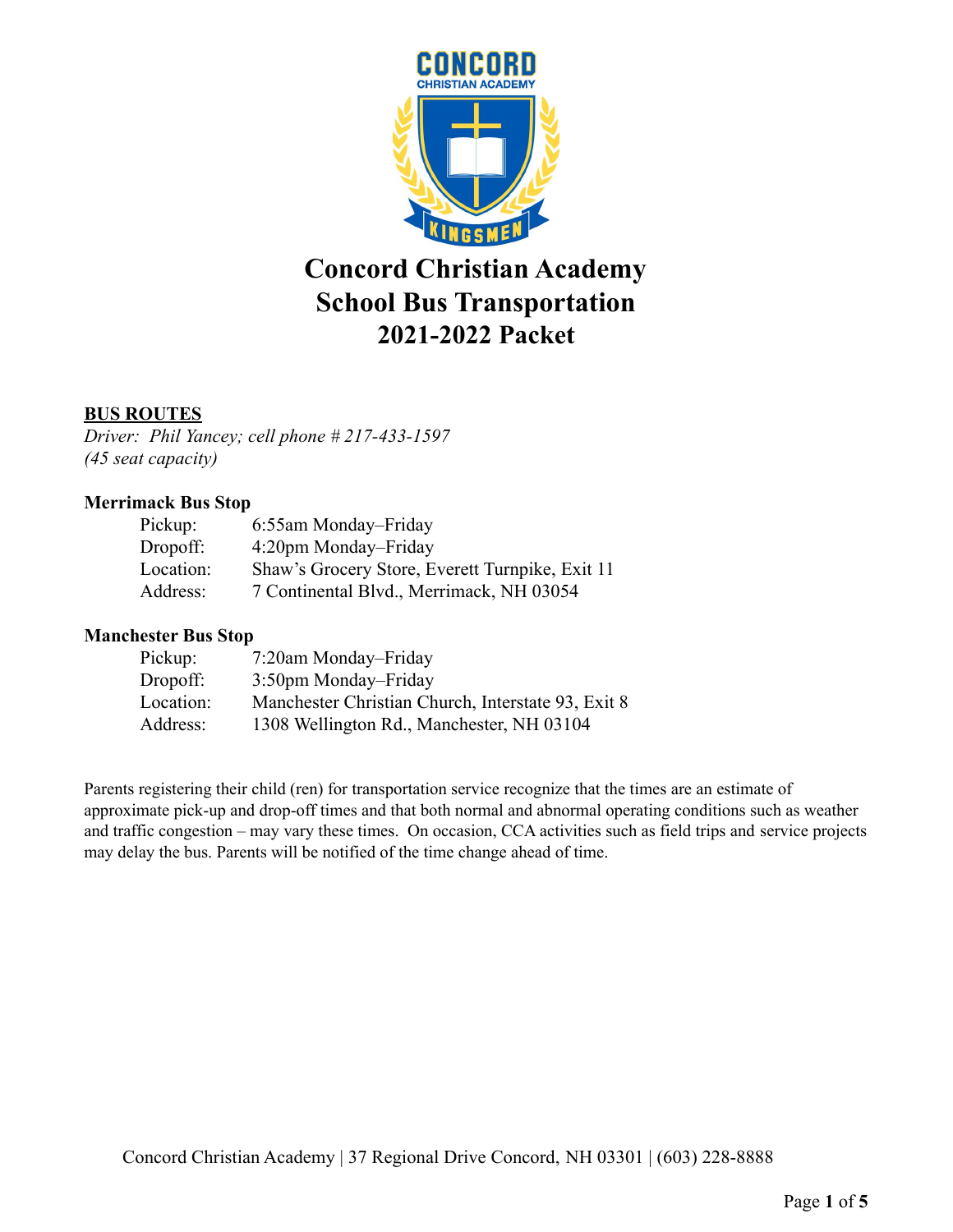

# **OPERATIONAL DAYS**

CCA will provide daily transportation to and from Concord Christian Academy based on the school's approved School Calendar.

### **When a half-day dismissal is scheduled:**

If Quest is offered to students – bus service will be at the regular afternoon time as usual. There will NOT be transportation provided at the half-day dismissal time. Parents are responsible for picking up their child(ren) for the half-day dismissal if they are not participating in Quest.

If Quest is not offered – bus service will be provided at the half-day dismissal time.

### **INCLEMENT WEATHER**

Bus transportation schedule is at the discretion of the CCA Headmaster for all inclement weather, school delays or cancellations. Transportation will be provided for delayed openings and early dismissals. CCA reserves the right to make a decision to adjust pickup times as necessary when it is determined to be in the best interest of the children's safety. This information will be communicated to each family via Parent Alert and/or WMUR.

### **PARENT PICKUP**

A parent or a pre-authorized guardian must meet the bus on time at the designated pick-up and drop-off location at the scheduled time as noted above. Parents may complete a "Child Release Form" authorizing CCA to release student(s) to other individuals listed on the form in the absence of the parent/guardian.

Note that CCA's only responsibility is to provide transportation and does not include any responsibility for the students prior to entering the bus at pick-up locations in the morning or after departing the bus at drop-off points in the afternoon.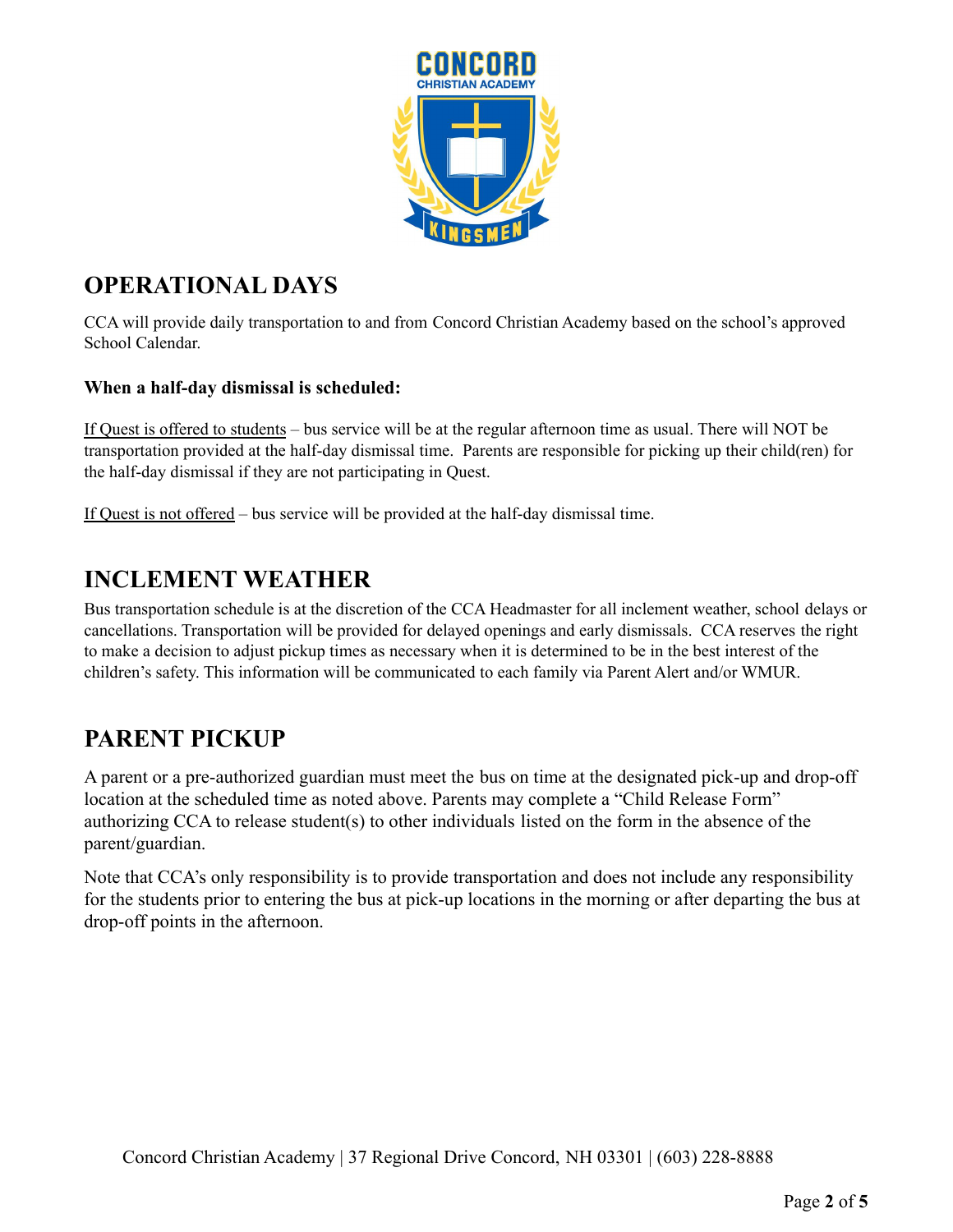

# **STUDENT CONDUCT**

CCA expects all students to conduct themselves in a safe and orderly manner whenever riding the bus. Students are expected to follow the driver's instructions. Drivers have the authority to immediately address student behavior issues by assigning seats and reporting situations to CCA and parents. Continued behavior issues may be communicated to the school(s) and could result in suspension or dismissal from the bus without refund of transportation fees.

- 1. Be at the bus stop at least five (5) minutes before the bus is scheduled to arrive.
- 2. Wait in a safe place, clear of traffic, which is at least ten feet away from the bus stop. Never stand in the street.
- 3. Exhibit classroom conduct at all times.
- 4. Students must remain seated and facing forward while the bus is in motion.
- 5. Never extend head, arms or objects out of the bus windows.
- 6. Never use vulgar, derogatory or obscene language or gestures.
- 7. Pushing, fighting, rough playing or causing harm to oneself or other students is not allowed.
- 8. Electronic devices must be silent and kept in the owner's possession not causing the driver or other students to be distracted on the bus.
- 9. Respect the rights and safety of others and remember all school rules apply while riding the bus.

### **DISCIPLINARY PROCEDURES**

If a student violates safety and/or behavioral standards, the bus driver is instructed to issue a written misconduct statement. The first statement is a warning and the parents are notified. The second statement will be grounds for suspension of bus privileges for a period of one week. A third statement may result in the suspension of bus privileges for the remainder of the school year. Because of the important responsibility the drivers have in providing safe transport of our students, their judgement of misconduct must be respected. Any questions regarding a driver's handling of a situation must be directed to the Headmaster, not to the driver. Serious or repeated misconduct may lead to other disciplinary procedures.

I have read and/or reviewed these rules with a parent or responsible adult. Student signature: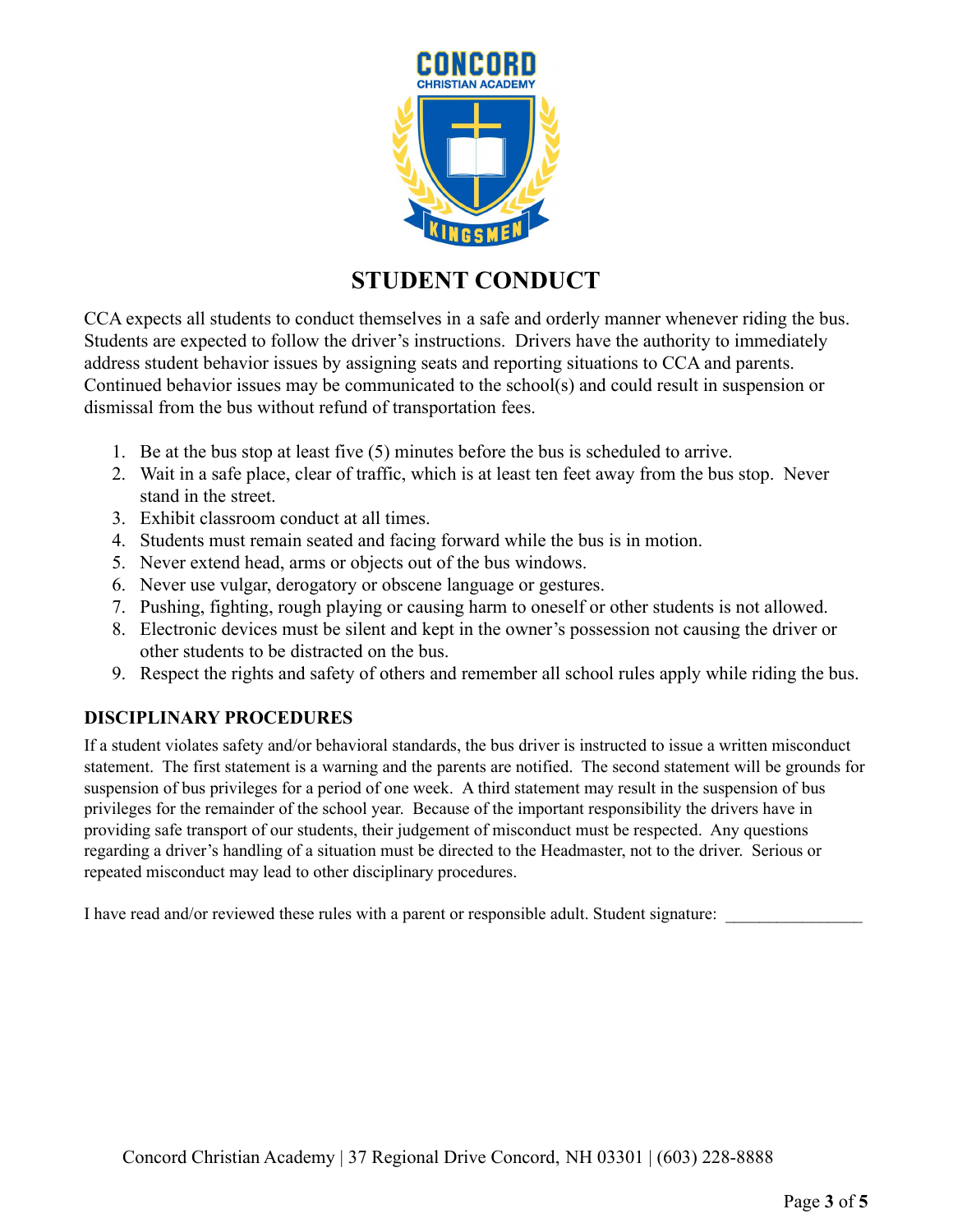

Bus registration is for the entire school year beginning with the first day of the academic school year and continuing through the last day of the academic school year. Parents are responsible for the full payment of the fees, regardless of the use of the service. If the number of bus riders does not warrant the costs involved in providing this service, it may jeopardize the continuation of transportation service for the remainder of the school year beginning with the 1<sup>st</sup> of the following month. If service is discontinued by CCA, payments received for service after discontinuation date will be refunded.

### **Cost per Year/Roundtrip Per Family**

\$1,300

Bus Pass \$10.00 per one-way

Annual bus cost will be added to your FACTS account and charged in accordance with the individual family payment plan (i.e. annual, semi-annual or over ten months) with tuition and activity fees.

### **TERMINATION OF SERVICE:**

CCA reserves the right to terminate its agreement with an individual family if payment is not made in accordance with the agreed upon payment schedule. Service will be denied on the 1<sup>st</sup> of the month for all students with delinquent accounts. Once payment is received and family account is current, student(s) will be allowed to ride the bus once again.

| Parent/Guardian | Printed Name | Cell $#$ | Date |
|-----------------|--------------|----------|------|
| Parent/Guardian | Printed Name | Cell $#$ | Date |